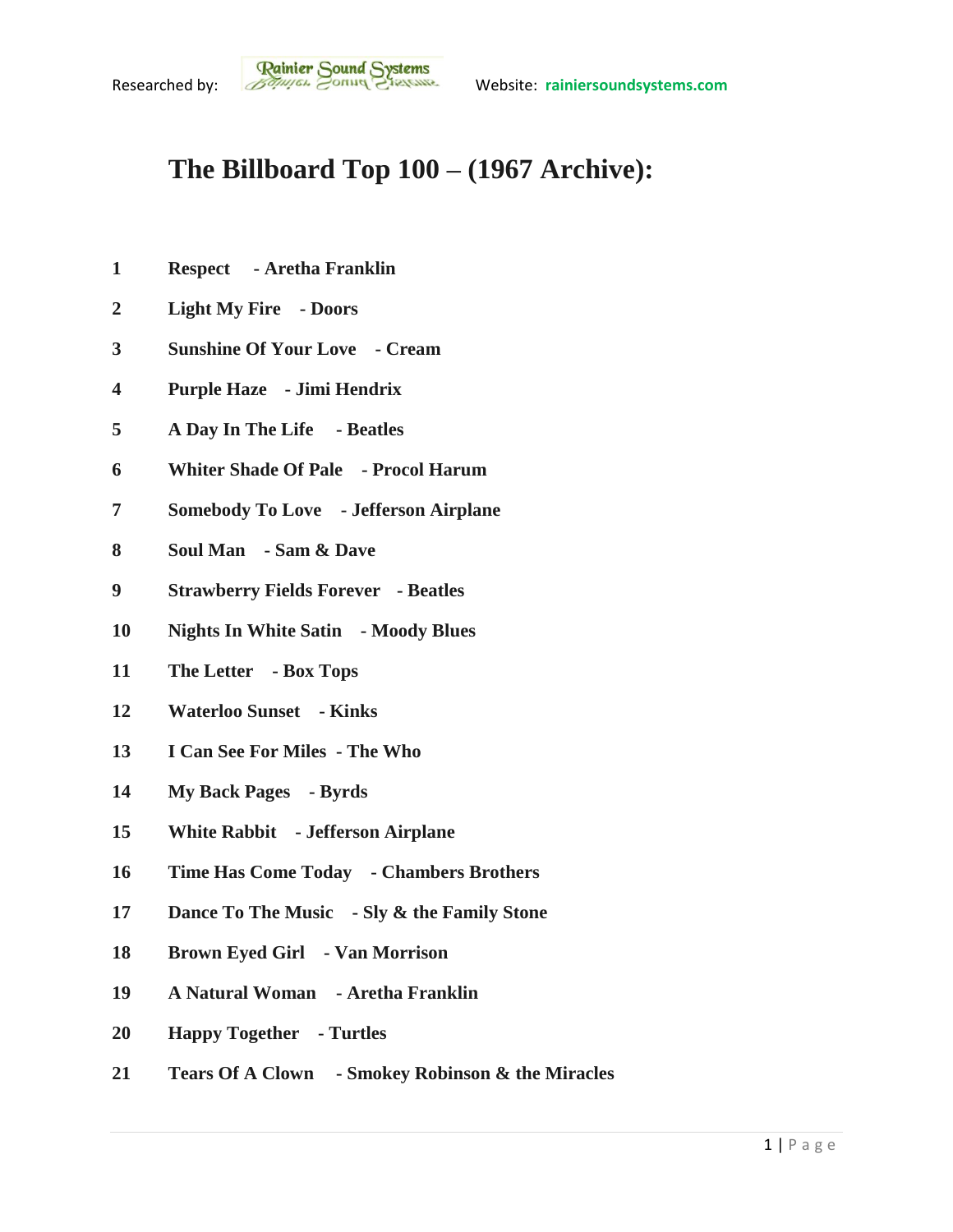- **Your Love Keeps Lifting Me - Jackie Wilson**
- **Penny Lane - Beatles**
- **The Dark End Of The Street - James Carr**
- **I Second That Emotion - Smokey Robinson & the Miracles**
- **You Keep Me Hangin' On - Vanilla Fudge**
- **The End - Doors**
- **Cold Sweat - James Brown**
- **Get Together - Youngbloods**
- **Different Drum - Stone Poneys**
- **Chain Of Fools - Aretha Franklin**
- **I Never Loved A Man - Aretha Franklin**
- **Sweet Soul Music - Arthur Conley**
- **Let's Spend The Night Together - Rolling Stones**
- **Darlin' - Beach Boys**
- **Hello Goodbye - Beatles**
- **Groovin' - Young Rascals**
- **To Love Somebody - Bee Gees**
- **Foxy Lady - Jimi Hendrix**
- **Ain't No Mountain High Enough - Marvin Gaye & Tammi Terrell**
- **With A Little Help From My Friends - Beatles**
- **People Are Strange - Doors**
- **I Think We're Alone Now - Tommy James & the Shondells**
- **I Heard It Through The Grapevine - Gladys Knight & the Pips**
- **Your Precious Love - Marvin Gaye & Tammi Terrell**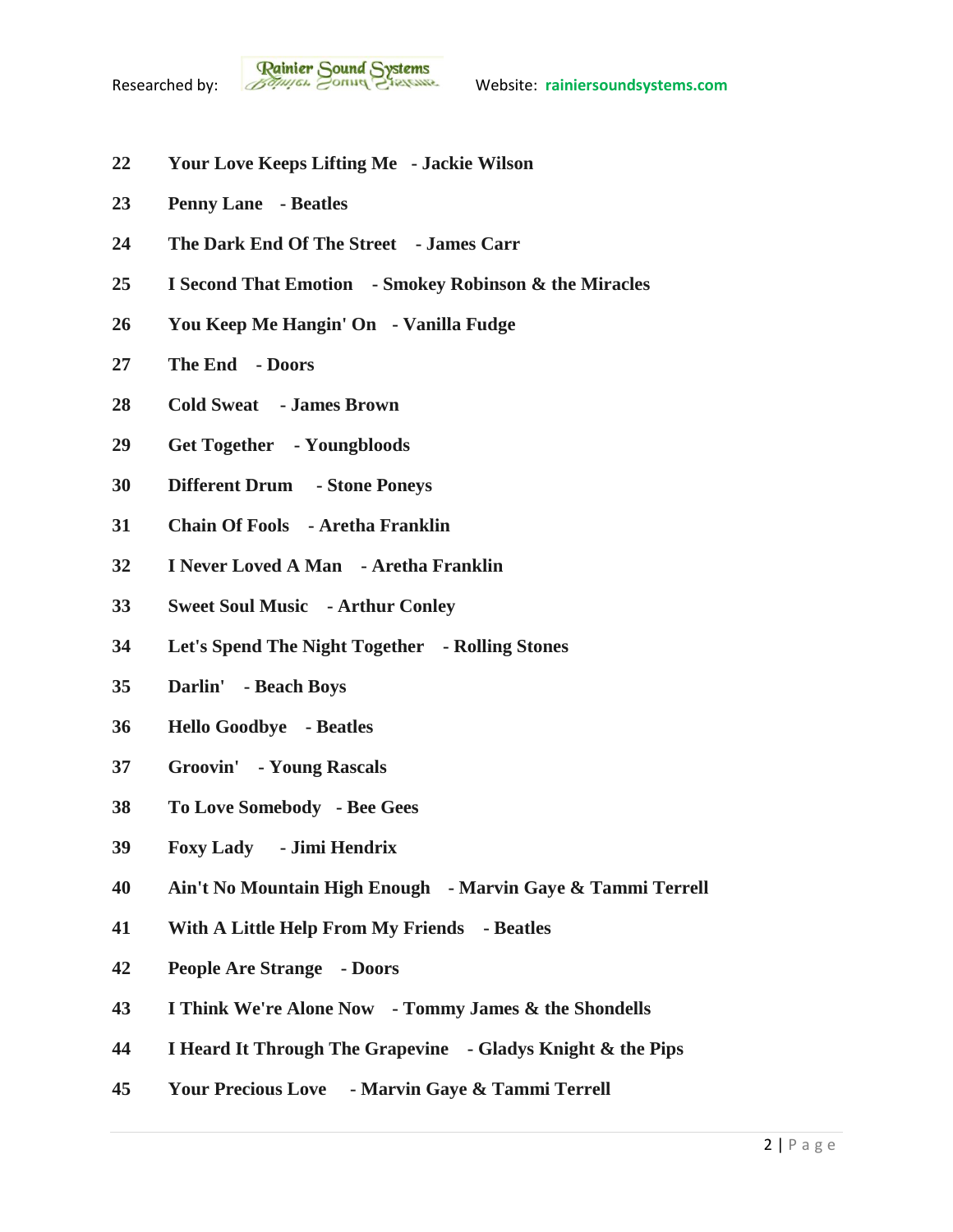- **Bernadette - Four Tops**
- **Lucy In The Sky With Diamonds - Beatles**
- **Gentle On My Mind - Glen Campbell**
- **San Francisco - Scott McKenzie**
- **Tighten Up - Archie Bell & the Drells**
- **Little Wing - Jimi Hendrix**
- **All You Need Is Love - Beatles**
- **Break On Through - Doors**
- **I'd Rather Go Blind - Etta James**
- **Funky Broadway - Wilson Pickett**
- **Sgt. Pepper - Beatles**
- **There Is - Dells**
- **Love Me Two Times - Doors**
- **I'm Waiting For The Man - Velvet Underground**
- **The Wind Cries Mary - Jimi Hendrix**
- **Incense And Peppermints - Strawberry Alarm Clock**
- **I Wish It Would Rain - Temptations**
- **Creeque Alley - Mamas & Papas**
- **Mr. Soul - Buffalo Springfield**
- **Magical Mystery Tour - Beatles**
- **Tramp - Otis Redding & Carla Thomas**
- **Alone Again Or - Love**
- **Nobody But Me - Human Beinz**
- **She'd Rather Be With Me - Turtles**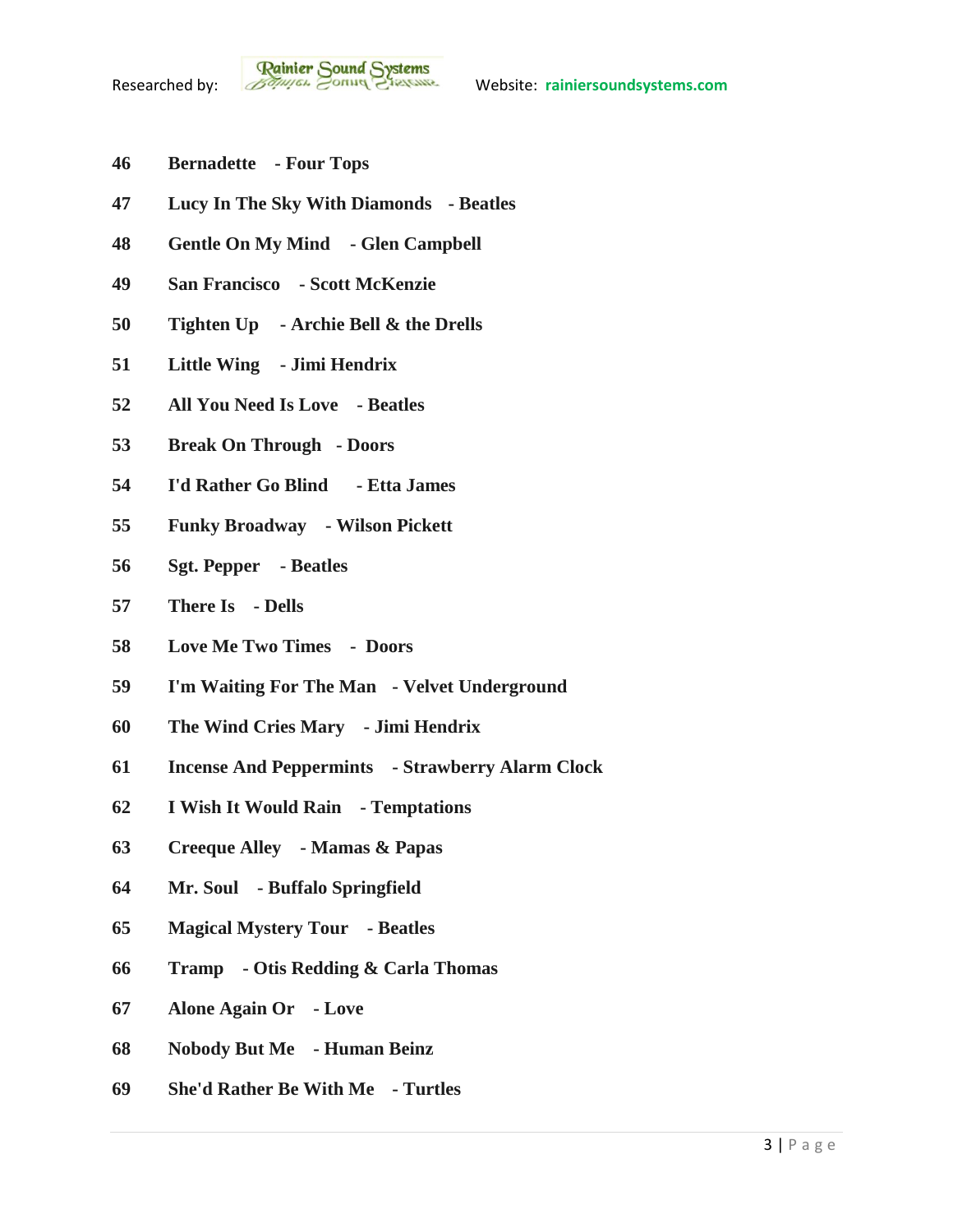

- **Expressway To Your Heart - Soul Survivors**
- **Let's Live For Today - Grass Roots**
- **I Am The Walrus - Beatles**
- **Ode To Billy Joe - Bobbie Gentry**
- **Spooky - Classics IV**
- **Never My Love - Association**
- **By The Time I Get To Phoenix - Glen Campbell**
- **Tuesday Afternoon - Moody Blues**
- **A Little Bit Me, A Little Bit You - Monkees**
- **Strange Brew - Cream**
- **Pictures Of Matchstick Men - Status Quo**
- **Heroes And Villains - Beach Boys**
- **I-Feel-Like-I'm-Fixin'-To-Die-Rag - Country Joe & the Fish**
- **Getting Better - Beatles**
- **You're My Everything - Temptations**
- **Can't Take My Eyes Off You - Frankie Valli**
- **Green Tambourine - Lemon Pipers**
- **(I Wanna) Testify - Parliaments**
- **Rock 'N' Roll Star - Byrds**
- **I've Been Lonely Too Long - Young Rascals**
- **Alice's Restaurant Massacree - Arlo Guthrie**
- **Reflections - Diana Ross & the Supremes**
- **Jimmy Mack - Martha & the Vandellas**
- **Baby, Now That I've Found You - Foundations**